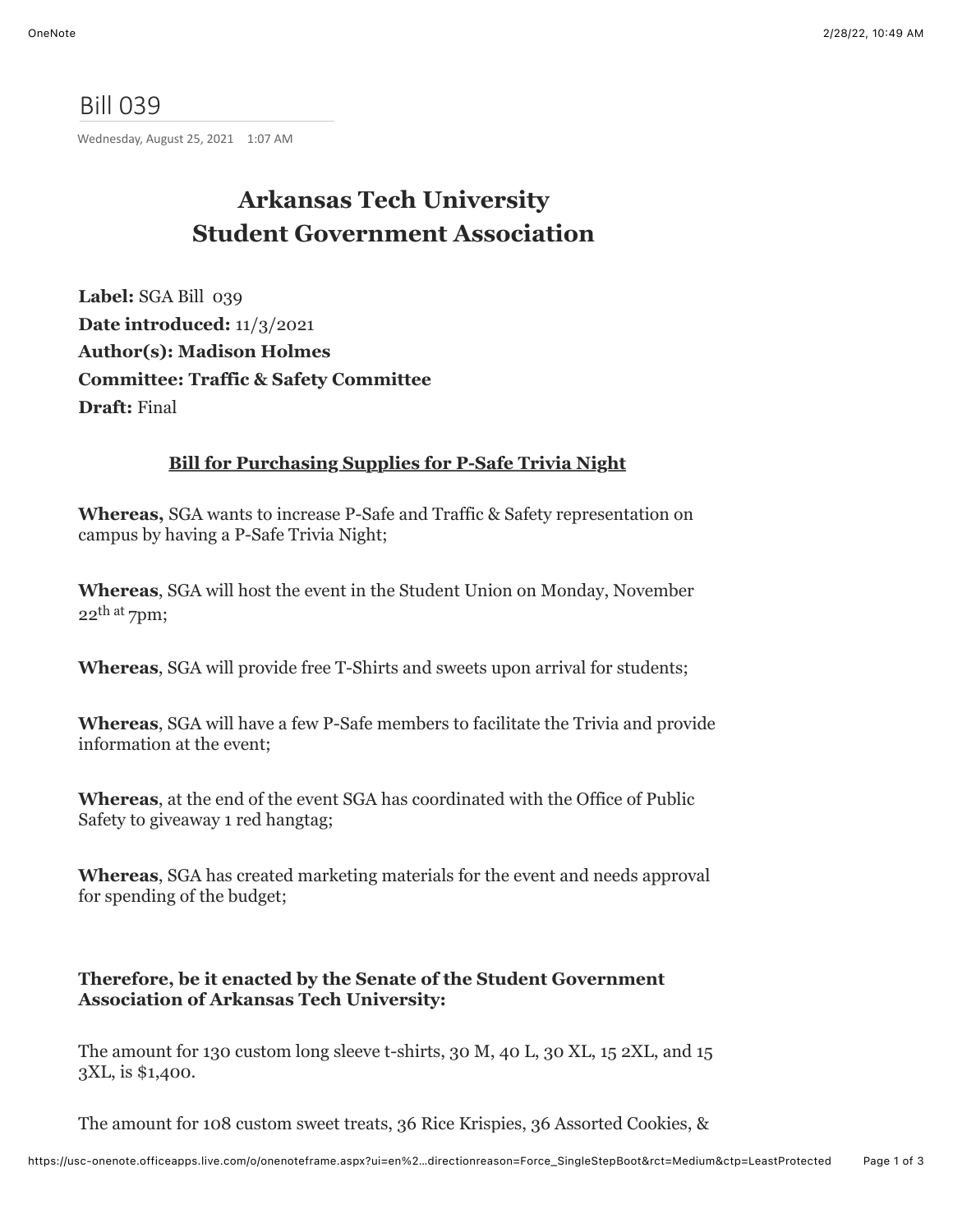36 Custom Cookies, is \$180.51.

A total amount of \$1580.51 will be taken out from our budget to purchase these supplies.

#### T-Shirt Design:



Flyer: